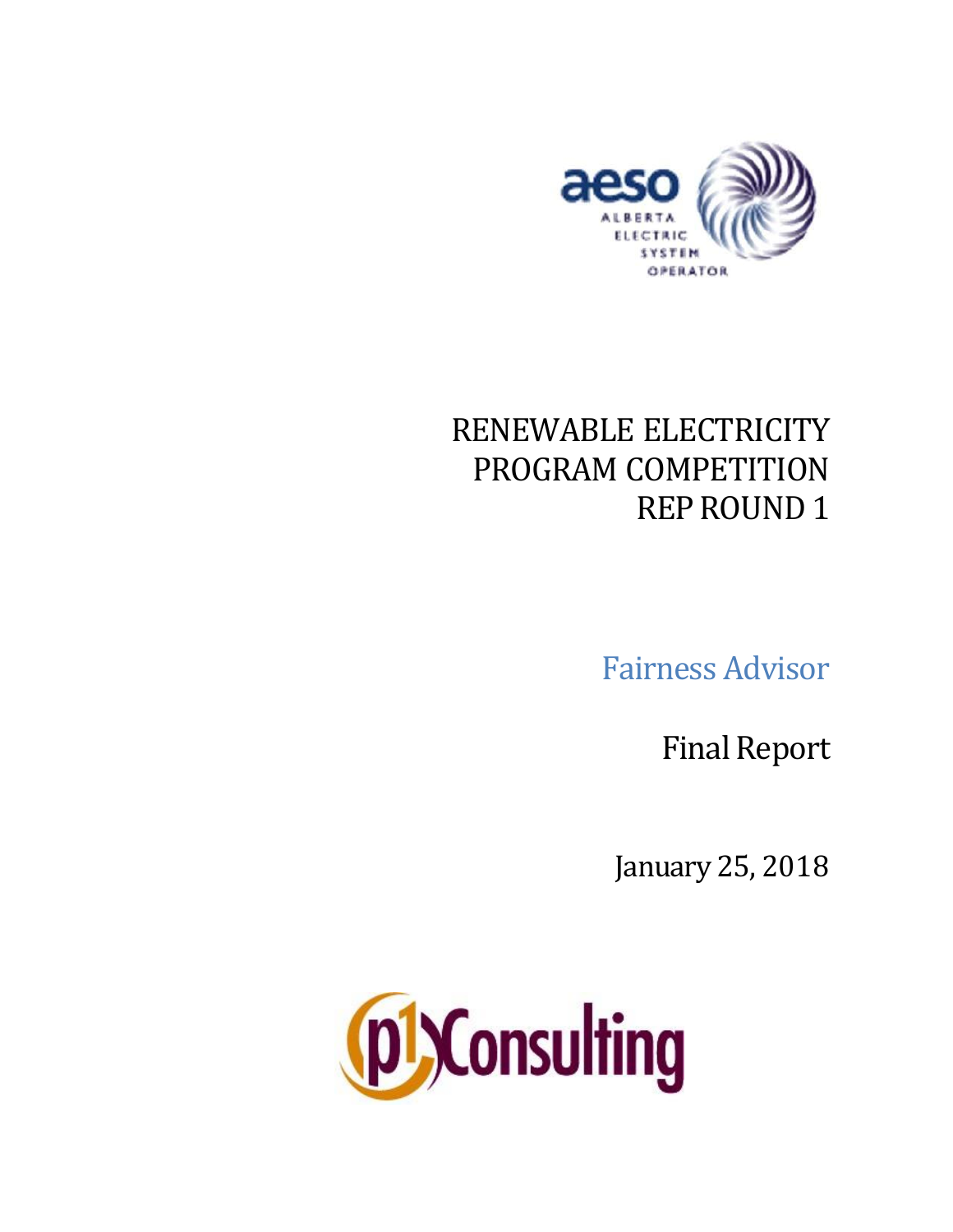

#### Contents

| 1.0   |  |
|-------|--|
| 2.0   |  |
| 2.1   |  |
| 2.2   |  |
| 2.2.1 |  |
| 2.2.2 |  |
| 2.3   |  |
| 2.3.1 |  |
| 2.3.2 |  |
| 2.3.3 |  |
| 2.3.4 |  |
| 2.3.5 |  |
| 2.4   |  |
| 2.5   |  |
| 3.0   |  |
| 4.0   |  |
| 4.1   |  |
| 4.2   |  |
| 4.3   |  |
| 5.0   |  |
| 5.1   |  |
| 5.2   |  |
| 5.3   |  |
| 5.4   |  |
| 6.0   |  |

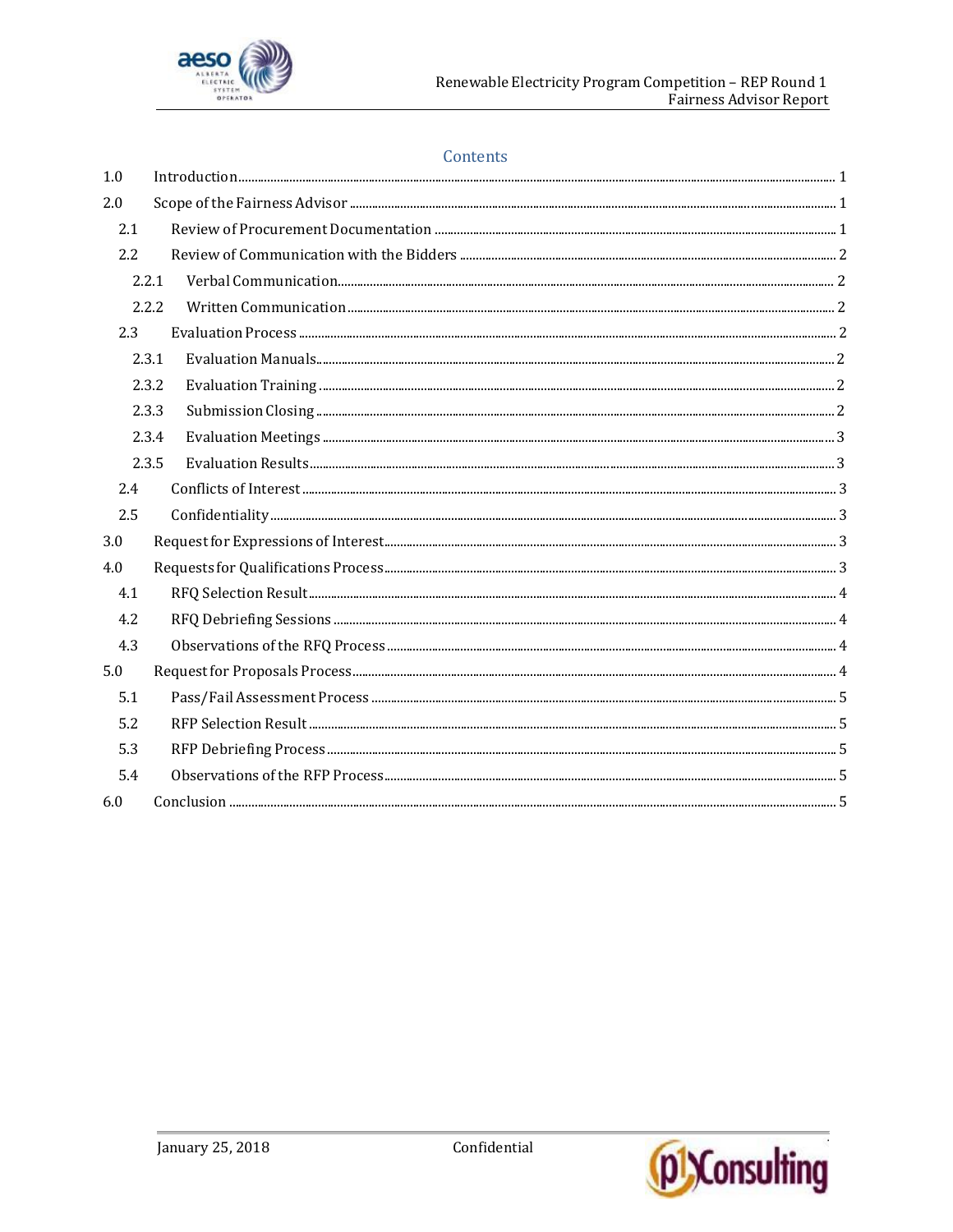

## **1.0 Introduction**

P1 Consulting Inc. (P1 Consulting or Fairness Advisor) was engaged by the Alberta Electric System Operator (AESO) in July 2016 to perform fairness advisory services and to provide independent verification throughout the Renewable Electricity Program Round 1 Competition ("REP Round 1" or "Competition") to ensure that the process is conducted in a fair and transparent manner. Our mandate included reviewing the procurement documents and communications; providing advice on leading practices; reviewing and monitoring the evaluation; ensuring the adequacy of the documentation and overseeing the decision-making and governance processes that were associated with the Competition to ensure fairness, equity, objectivity and transparency. Our scope included:

- Ensuring that the REP Round 1 Request for Expressions of Interest (REOI), Request for Qualifications (RFQ) and Request for Proposals (RFP) stages of the Competition were undertaken in a fair and transparent manner and in accordance with the applicable policies, documents and agreements;
- Assuring the consistent application of the evaluation criteria and evaluation procedures of the AESO in accordance with the REOI, RFQ and RFP, and applicable policies of the AESO;
- Ensuring that all Interested Parties, Respondents and Proponents were treated consistently in the evaluation process and in accordance with the REOI, RFQ or RFP; and
- Ensuring that AESO personnel and external advisors adhered to the AESO's conflict of interest and confidentiality requirements.

As Fairness Advisors, we were also to attend, observe and provide guidance at internal meetings. In particular, in our role as Fairness Advisors, we ascertained that the following steps were taken to ensure a fair and transparent procurement process:

- Compliance with the procurement policies and procedures;
- Objectivity and diligence during the procurement process;
- Compliance of participants with requirements related to conflict of interest and confidentiality during the process; and
- Oversight during the process in order to ensure that all bidders were treated fairly and equally.

Louise Panneton, Oliver Grant, Jillian Newsome, and Paul Johnston were the members of P1 Consulting who acted as Fairness Advisors throughout the Competition.

## **2.0 Scope of the Fairness Advisor**

In addition to providing general fairness advisory services, P1 Consulting performed the following discrete tasks. P1 Consulting's findings, with respect to whether each of these tasks was conducted in a fair and transparent manner, are also indicated.

#### **2.1 Review of Procurement Documentation**

In our role as Fairness Advisor, we reviewed all draft procurement documentation, including the REOI, RFQ and RFP prior to issuance to the bidding community to identify potential inconsistencies or lack of clarity and provided feedback to the AESO. The review included:

- Reviewing and analyzing the evaluation criteria and sub-criteria, the scoring methodology set out in the procurement documents, ensuring full disclosure of information, and determining that the evaluation process is appropriate;
- Determining whether or not the approach to the technical and financial evaluation is appropriate and defensible;
- Reviewing the procurement documentation for ambiguity and consistency; and



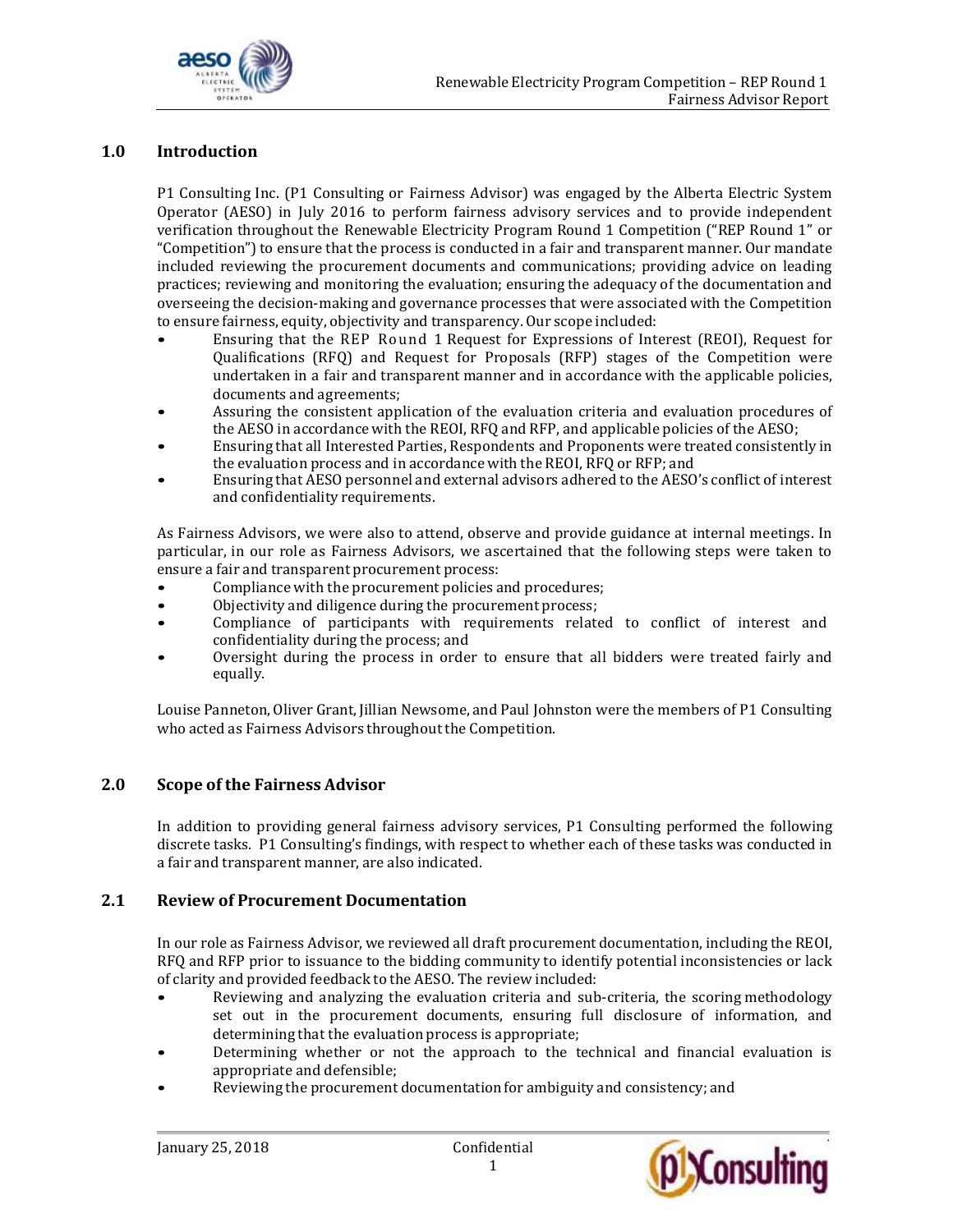

• Reviewing the procurement documentation for bias for or against any bidder.

The procurement documentation prepared by the AESO was fair and transparent.

## **2.2 Review of Communication with the Bidders**

As the Fairness Advisor, we observed all communication, including written and verbal communication, between the AESO and the bidding community to ensure that the bidders were treated in a consistent manner.

## **2.2.1 Verbal Communication**

Where the AESO scheduled presentations that were available for all bidders to attend, we attended, and at times presented (e.g. to clarify our role).

#### **2.2.2 Written Communication**

With respect to written communication, we were responsible for reviewing all Notices, Addenda, and Communique to ensure they were clear, unambiguous and free from bias. We reviewed all Requests for Information (RFIs), in order to confirm:

- Whether the information in the question was commercially confidential in nature, and if so, ensuring the response was fair (e.g. no general information was included in the response);
- Whether the response required a change to the procurement documentation; and
- Whether the response was clear, unambiguous and free from bias.

Additionally, we reviewed all Requests for Clarification (RFCs) to ensure that:

- No new information related to the Proponent's submission was requested or received; and
- The question was clear, unambiguous and free from bias.

The verbal and written communication between the AESO and the bidding community was conducted in a fair and transparent manner.

## **2.3 Evaluation Process**

#### **2.3.1 Evaluation Manuals**

Prior to the commencement of the evaluation processes for both the RFQ and RFP, the AESO developed an Evaluation Manual, which documents the governance structure, methodology and approach to the evaluation process. Prior to finalizing the Evaluation Manual, we reviewed and commented on the draft document, to ensure appropriateness, accuracy, completeness, and consistency between the methodology established in the Evaluation Manual with the requirements, evaluation criteria and methodologydescribed in the procurement documents.

## **2.3.2 Evaluation Training**

All Evaluation Participants attended evaluation training prior to participating in the RFQ and RFP evaluation process to ensure that they understood the objectives of and the approach to the evaluation. We reviewed and contributed to the training material and attended all evaluation training sessions.

## **2.3.3 Submission Closing**

The AESO implemented a process related to Submission Closings (for the RFQ and RFP Submissions) to ensure that they were conducted in a fair manner. We reviewed and approved

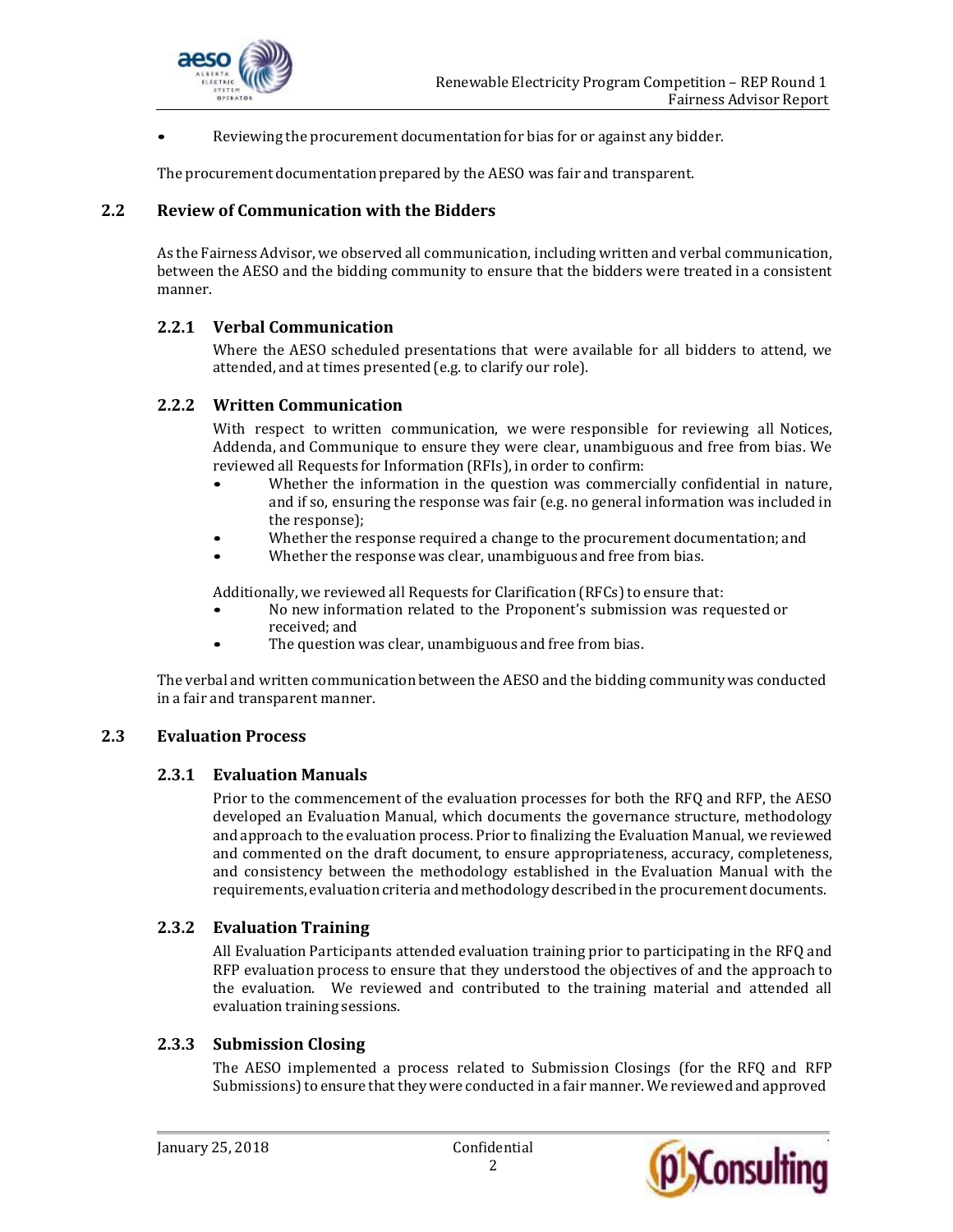

the process and participated in the Submission Closings to confirm that the process was followed, and that there were no issues, from a fairness perspective.

# **2.3.4 Evaluation Meetings**

We attended all internal evaluation meetings where Evaluation Panels met for consensus discussion and where Evaluation Panels presented their results through the established governance structure.

#### **2.3.5 Evaluation Results**

Throughout the RFQ and RFP evaluation processes, and at the end of the process, we reviewed and validated the results to confirm that they were consistent with what we observed. The RFQ and RFP evaluation processes undertaken by the AESO were fair and transparent.

## **2.4 Conflicts of Interest**

A conflict of interest refers to situations in which personal, occupational or financial considerations may affect or appear to affect the objectivity or fairness of an individual. The Fairness Advisor must ensure that project participants who are involved in the Competition identify and resolve any real, perceived or potential conflict of interest.

The AESO established an Integrity and Due Diligence Committee (IDDC) who received, analyzed and developed a determination related to declared conflicts of interest. We participated in the IDDC and were satisfied that any declared conflicts were managed and there were no concerns from a fairness perspective.

#### **2.5 Confidentiality**

The Fairness Advisor ensured that project participants who are involved in the Competition adhered to the confidentiality policies provided by the AESO. As Fairness Advisor, P1 Consulting reviewed and provided input into such policies, and ensured that the relevant project participants signed them.

During the evaluation phase, the Fairness Advisor reviewed and provided input into the development of the AESO guidelines with respect to receiving, storing, distributing and reviewing Submissions in order to protect the commercial confidentiality of the RFQ Respondents and the RFP Proponents.

The provisions related to confidentiality were maintained, and the documentation was managed in a fair manner.

#### **3.0 Request for Expressions of Interest**

The project team from the AESO reviewed the REOI responses diligently. They responded positively to all fairness comments and questions and there were no unresolved issues.

#### **4.0 Requests for QualificationsProcess**

Respondents to the RFQ submitted proposals on or before the Closing Deadline of June 16, 2017 at 15:00:00 (MDT).

The selection process was set up in 3 stages:

• Stage 1 – Completeness Validation

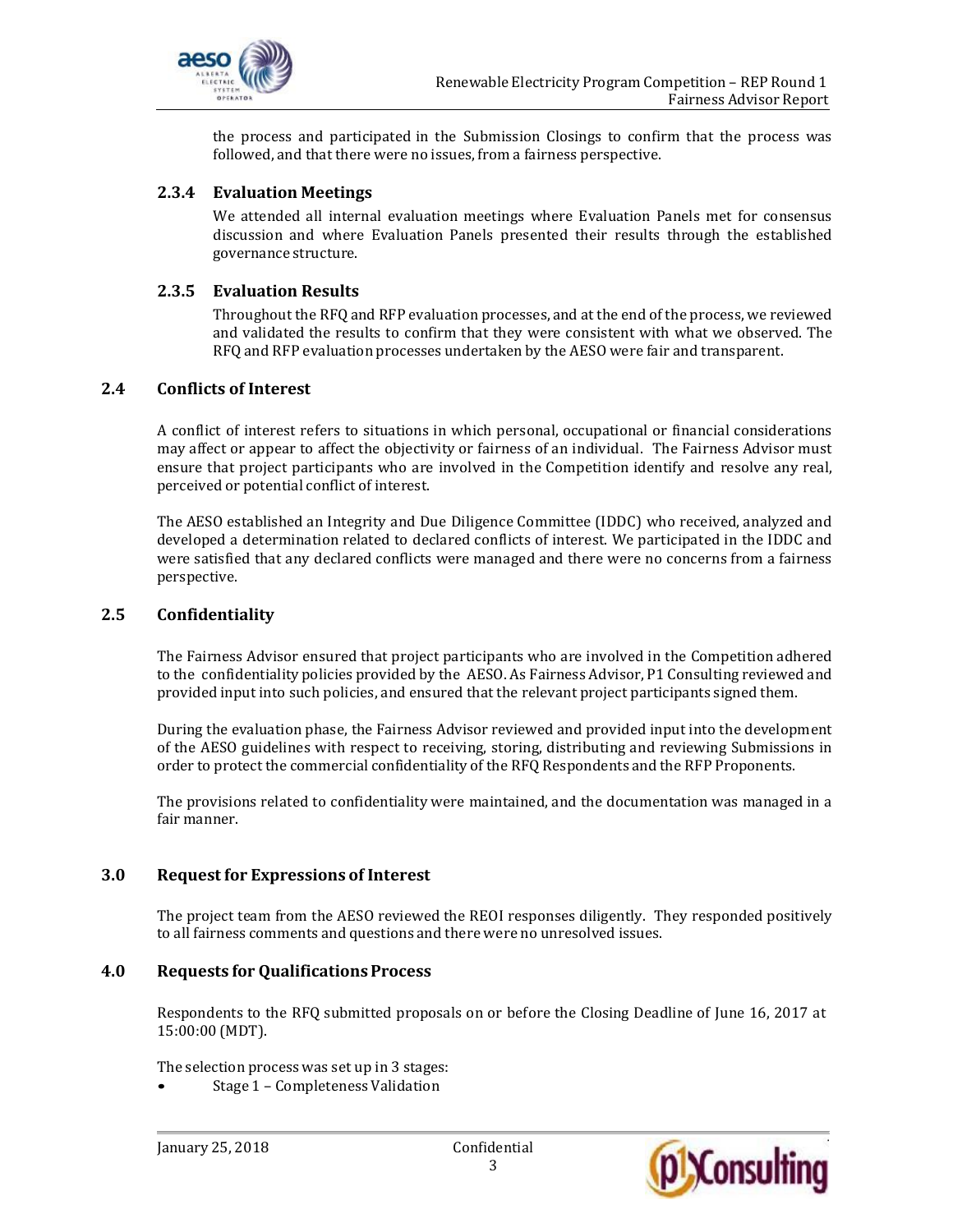

- Stage 2 Pass/Fail review [independent Technical and Financial Panels], including a Connection Capacity Assessment
- Stage 3 Integrity and Due Diligence Committee Review

The Fairness Advisor attended the evaluation consensus sessions held during the month of July, 2017 to ensure the consistency and fairness of the evaluation. We concluded that the evaluation was performed in a fair and transparent manner. The Fairness Advisor also attended the Panel presentations to the IDDC.

The Fairness Advisor reviewed the final results of the evaluation. We concluded that the evaluations were conducted fairly and in accordancewith the RFQ.

# **4.1 RFQ Selection Result**

Any Respondent that had a project pass the RFQ requirements was invited to participate in the RFP process. A Respondent could receive multiple invites if more than one project met the requirements of the RFQ.

# **4.2 RFQ Debriefing Sessions**

The RFQ provided the opportunity for unsuccessful Respondents to request a debriefing following the conclusion of the RFQ. Sessions with the successful Respondents are to be offered following the conclusion of the RFP process, estimated to be Q1 2018. Sessions with the unsuccessful Respondents were held the week of October 2, 2017. The Fairness Advisor participated in all debriefing sessions and confirmed that a consistent approach to each debriefing session was applied and that the sessions were conducted in a fair and transparent manner.

## **4.3 Observations of the RFQ Process**

The project team from the AESO, the Evaluation Panel Members, the Evaluation Panel Chairs, and the IDDC undertook their respective roles diligently. They responded positively to all fairness comments and questions and there were no unresolved issues.

## **5.0 Request for Proposals Process**

Respondents to the RFP submitted proposals on or before the Closing Deadline of October 12, 2017 at 15:00:00 (MDT).

The selection process was set up in 3 stages:

- Stage 1 Completeness Validation
- Stage 2 Pass/Fail review [Financial Panel]
- Stage 3 Integrity and Due Diligence Committee Review

The Fairness Advisor attended the evaluation consensus session held on October 19, 2017 to ensure the consistency and fairness of the evaluation. We concluded that the evaluation was performed in a fair and transparent manner. The Fairness Advisor also attended the Panel presentations to the IDDC.

The Fairness Advisor reviewed the final results of the evaluation. We concluded that the evaluations were conducted fairly and in accordancewith the RFP.